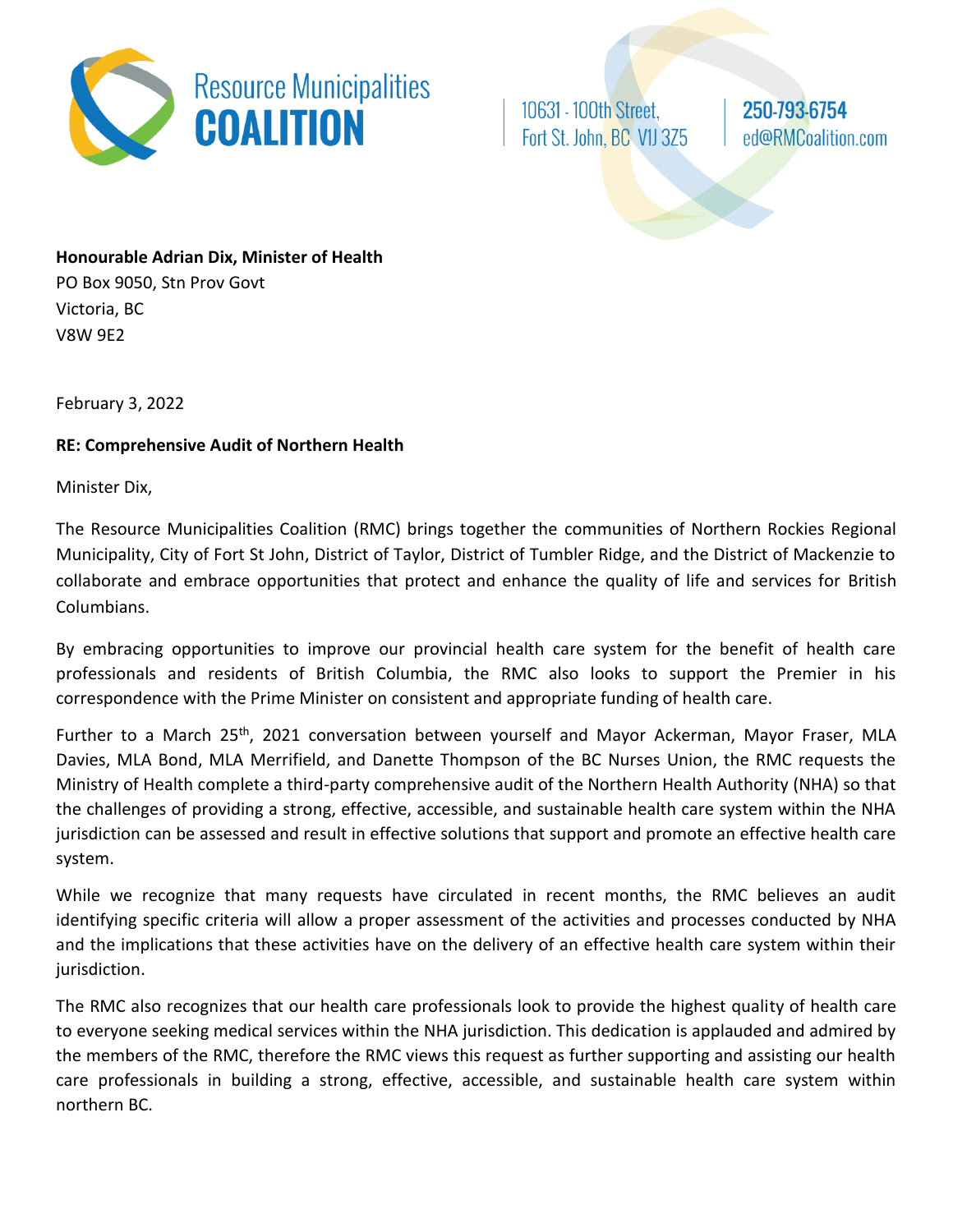As you are aware, the NHA is divided into three Health Service delivery areas that represent the Northeast, Northern Interior, and the Northwest, each with their own administration to execute the Vision, Mission and Values of the Northern Health Authority. The RMC respects the decision to divide such a vast jurisdiction into more specific regions, as residents of the north are more spread out over the geographic region and strongly encourage this structure to be carefully looked at within the audit process.

Acknowledging the significant stress placed on the delivery of health care within the Northern Health jurisdiction over the past decade, the RMC requests an audit with the following framework:

- 1) Determine a current level of core services provided by location and region, assess, and determine gaps that exist within the location and region compared to the provinces minimum core service levels for health care.
	- a. Identify deficiencies and gaps for differences between locations and regions,
	- b. Provide recommendations to address deficiencies and gaps, to exceed minimum core service levels, for the improvement of a strong, effective, accessible, and sustainable health care system,
	- c. Allocate a timeframe for execution of recommendation and,
	- d. Review the effectiveness of the recommendations, with follow-up review and corrective actions.
- 2) Review administration services provided by each health service delivery area by using a mapping structure to identify overlaps, duplications, staffing levels, effectiveness of organizational structure, and accountability, as it relates to the delivery of a strong, effective, accessible, and sustainable health care system.
	- a. Review the administration structure and roles for each health service area and their interaction with the overarching authority of Northern Health, identifying overlaps or gaps between each health service area and the NHA,
	- b. Review accountability of each role to the system at large and identify deficiencies and gaps of accountability on delivery of health services,
	- c. Review administrations accountability to community and community leaders,
	- d. Determine cumulative impacts of deficiencies and gaps of administrative leadership on health care professionals, staff, workplace amenities, and organizational policies, and subsequent influence on recruitment and retention,
	- e. Evaluate current administration's ability to deliver the Values and Strategic priorities of Northern Health,
	- f. Develop sustainable solutions and tools to address gaps and deficiencies with a timeframe for execution of these solutions and,
	- g. Review the effectiveness of solutions, with follow-up review and corrective actions.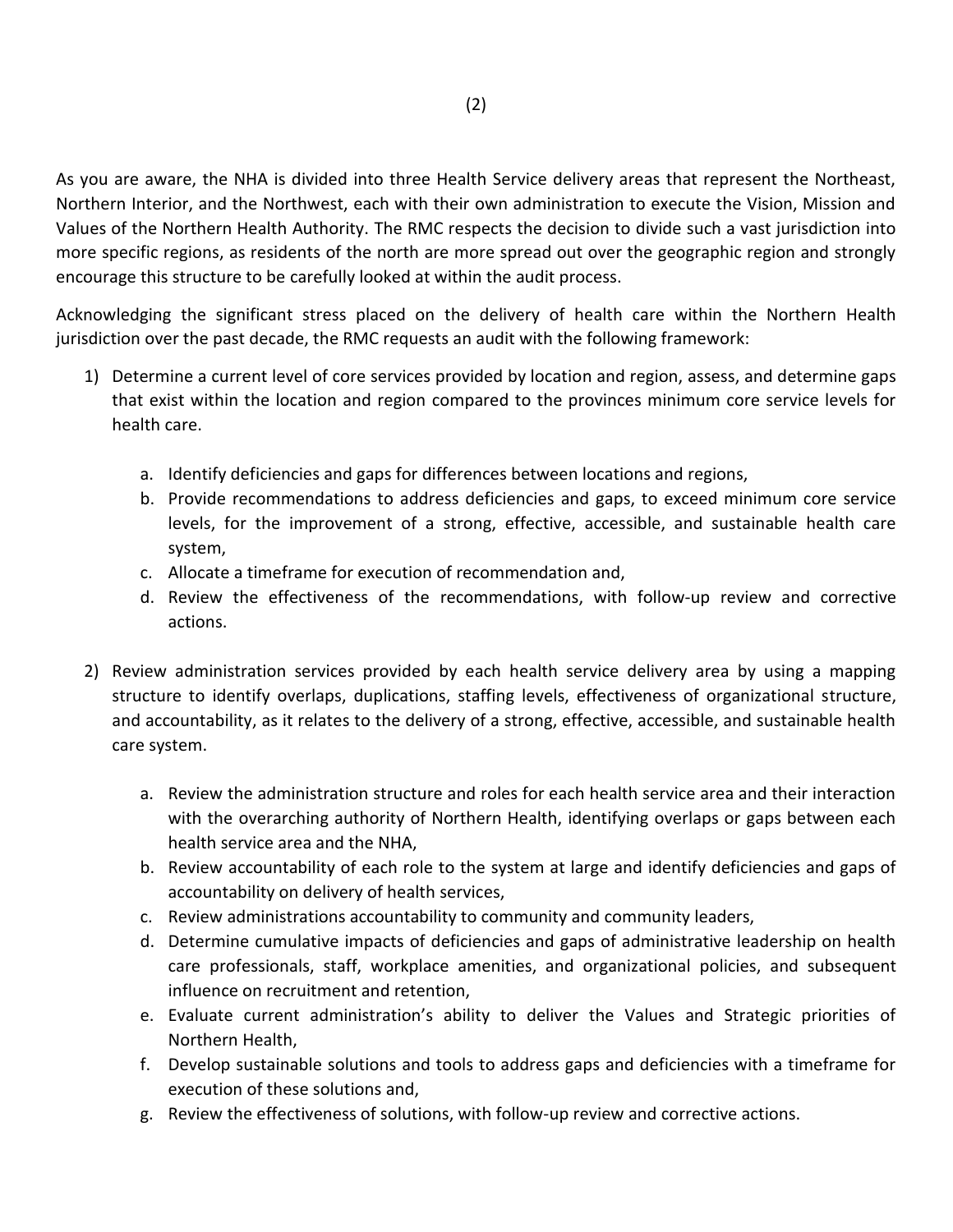- 3) Review support networks for all health care professionals and supporting services by reviewing access to career and educational development, recognition of diversity based on location, family supports, mental health supports, and positive work cultures.
	- a. Identify existing deficiencies of supports for health care professionals and supporting services staff,
	- b. Assess individual educational opportunities and the influence to improving the delivery of health care within the jurisdiction,
	- c. Review the influence of geographic diversity on health care professionals' development and subsequent influence on the health care system, recognize and provide designation of such development,
	- d. Identify gaps and deficiencies of family supports (work/life balance) to health care professionals in rural and remote settings,
	- e. Identify how existing supports encourage or hinder development of health care professionals within the NHA jurisdiction.
	- f. Provide recommendations to address deficiencies and gaps with a timeframe for execution of recommendations and,
	- g. Review the effectiveness of the recommendations, with follow-up review and corrective actions.
- 4) Review NHA policies and processes associated to the recruitment of health care professionals and supporting staff to provide a strong, effective, accessible, and sustainable health care system in northern BC.
	- a. Review and identify deficiencies and gaps with policies related to the recruitment of health care professionals and supporting staff as it relates to rural and remote communities within NHA jurisdiction,
	- b. Compare existing policies to industry standards of success within other jurisdictions of similar complexity for recruitment,
	- c. Identify deficiencies and gaps within the recruitment process that hinder educational opportunities or career development, as compared to an urban setting and other jurisdictions of similar size and complexity,
	- d. Develop recommendations to address deficiencies and gaps with a timeframe for execution of recommendations and,
	- e. Review the effectiveness of the recommendations, with follow-up review and corrective actions.